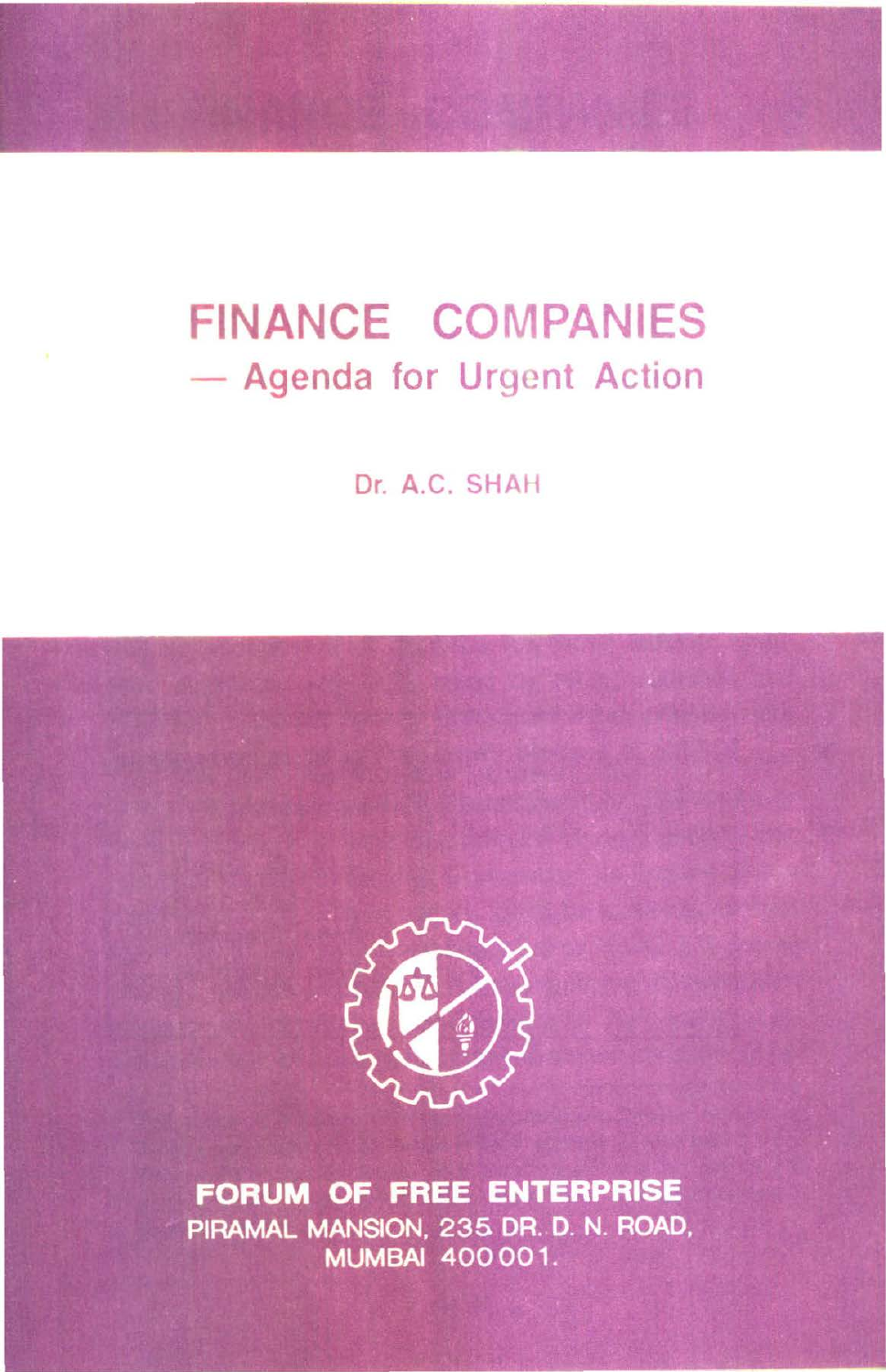"Free Enterprise was born with man and shall survive as long as man survives".

> - **A. D. Shroff**  1899-1965 Founder-President Forum of Free Enterprise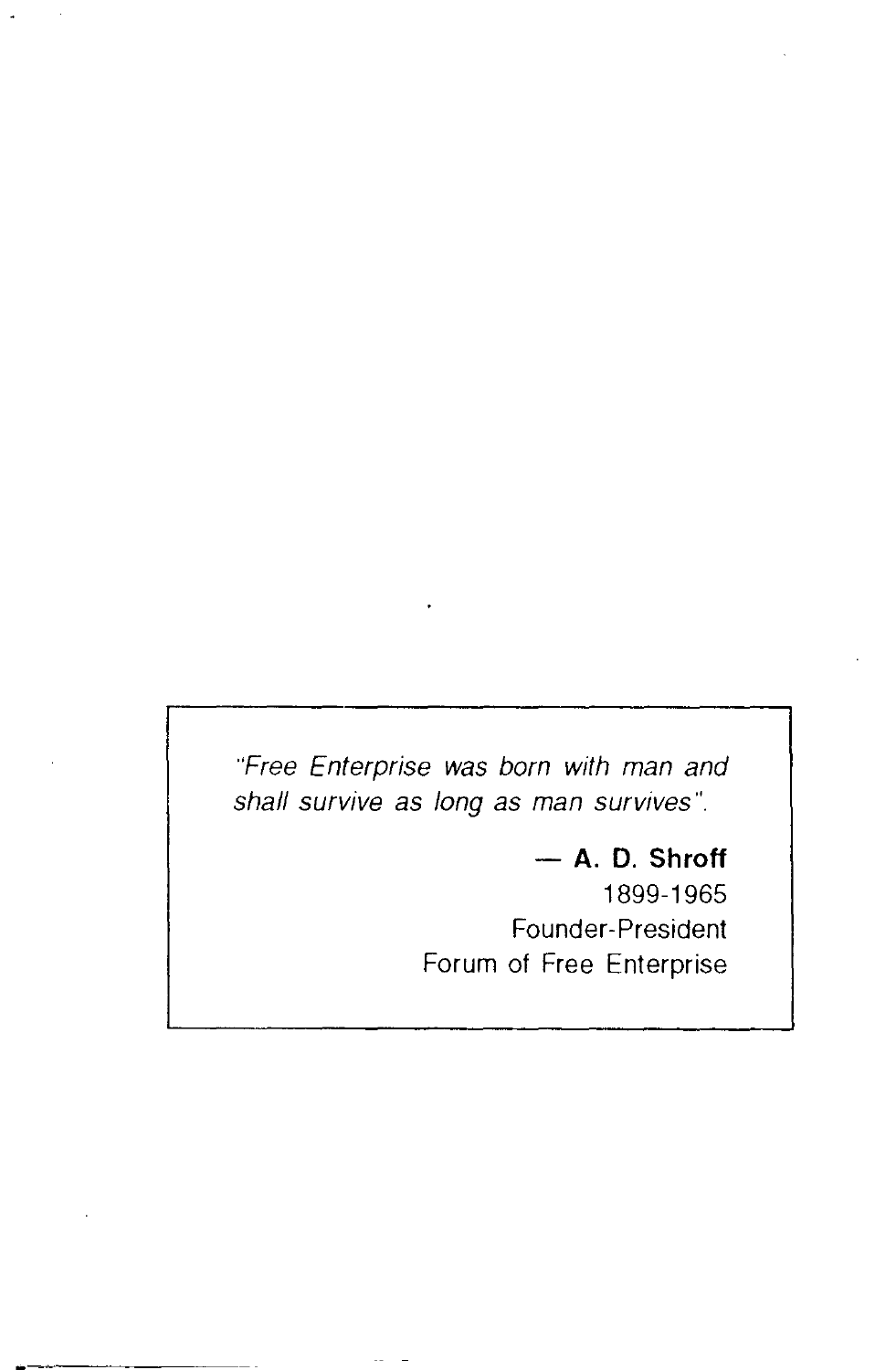# **FINANCE COMPANIES**  - **Agenda for Urgent Action**

#### **Dr. A.C. SHAH\***

Two important developments have taken place in the last one year in the field of Non-Banking Financial Companies (NBFCs). The most important one was, of course, the amendment of Reserve Bank of India Act 1934. The amendment gives wide ranging and sweeping power to Reserve Bank of India (RBI). Second, RBI made- major relaxations in respect of the access to credit facilities as well as acceptance of deposits for those NBFCs which were registered with RBI, rated by rating agencies and observed prudential norms. Both these developments mark an important stage in the growth process of NBFCs.

Now that the dust and din raised by the CRB ·scam is settling down, it is time one should dispassionately and purposefully look at the NBFC industry - its present status and the future course of action. Let it be remembered that the industry has as asset base of over Rs.50,000 crores and its growth prospects are encouraging. It has been making an increasing contribution to the growth and diversification of the overall financial sector, carving out, in

<sup>•</sup> The author is a former Chairman and Managing Director of Bank of Baroda and Chairman of Reserve Bank of India Committee on Non-Banking Financial Companies. The text is based on a talk delivered at a public meeting under the auspices of the Forum of Free Enterprise in Mumbai on 24th July 1997.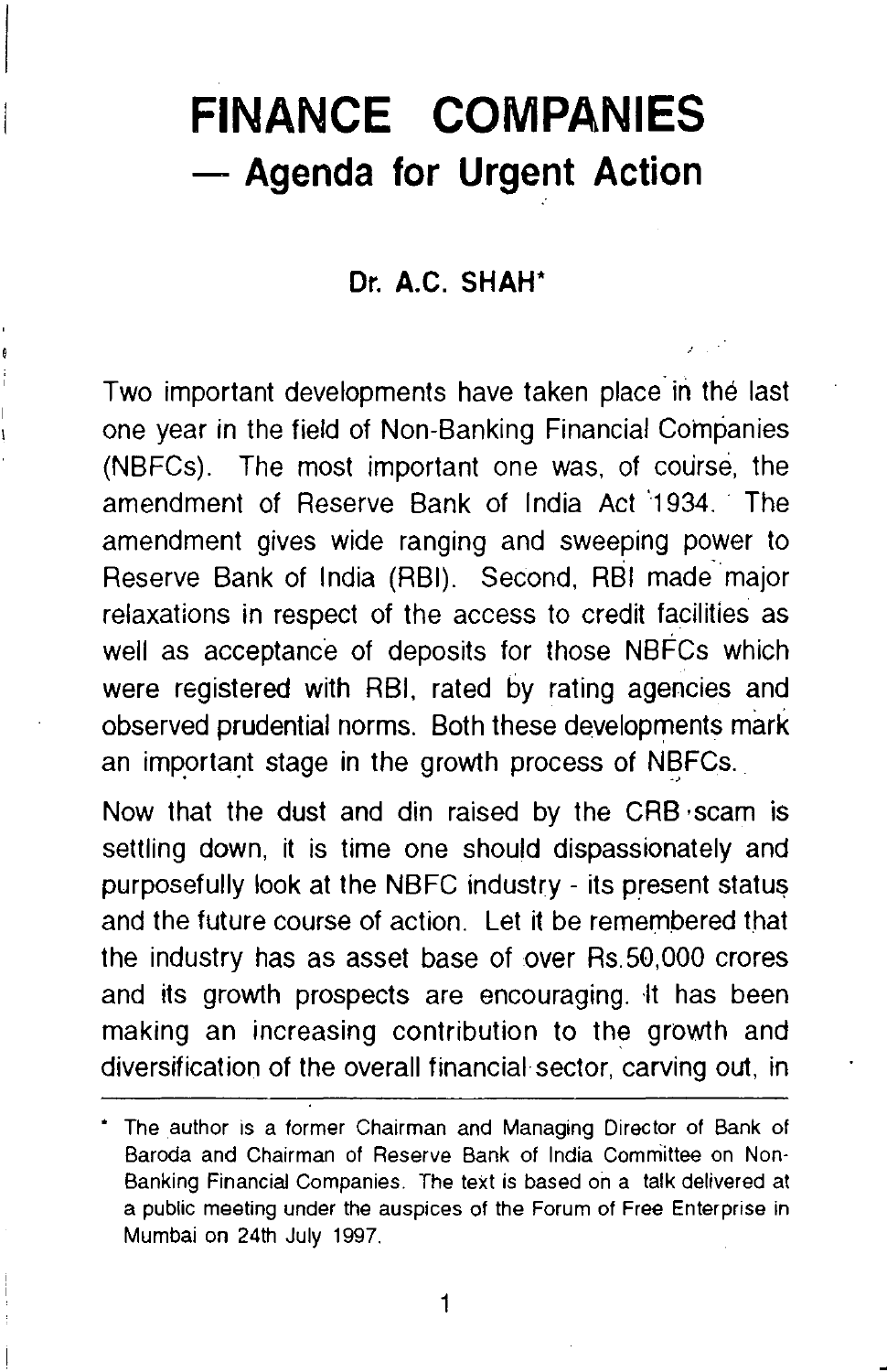turn, an important place for itself in recent years. Thanks to RBI which has been endeavouring to put up a development and regulatory framework for its healthy and orderly growth.

### **Doubt and Distrust**

Following the post CRB scam, suddenly black clouds have started gathering on the horizon, creating an atmosphere of doubt and distrust. The industry appears to be under attack from all sides. It is necessary to understand that this industr.y is of recent origin - the youngest member to join the financial sector. During last two years, it has  $\frac{1}{2}$  in the implicit sector. During last two years, it has congenial climate is being built up for revival of industrial investment and growth: the industry was looking forward to improve its position. Most of the well managed companies are redefining their role, sharpening their focus and taking the opportunity to strengthen themselves  $\cdot$  organisation as well as functions-wise'- so that they can play their part more,effectively, as is the case with all advanced countries.

The most important critical problem confronting the industry is that of liquidity. New deposits have almost disappeared, the' rate of 'renewal has fallen drastically, and what is more, premature withdrawals have been heavy. Encouraged by RBI to go more and more for mobilization of public savings, the industry has built a sizeable base of deposits, about Rs.18,000·crores .. Now this source has become uncertain and volatile. Unless a well thought out exercise of damage control and confidence building is undertaken jointly by the regulatory authorities and the industry, rumours or worse still a run on any company may produce a chain reaction, undermining the very foundation of the industry. The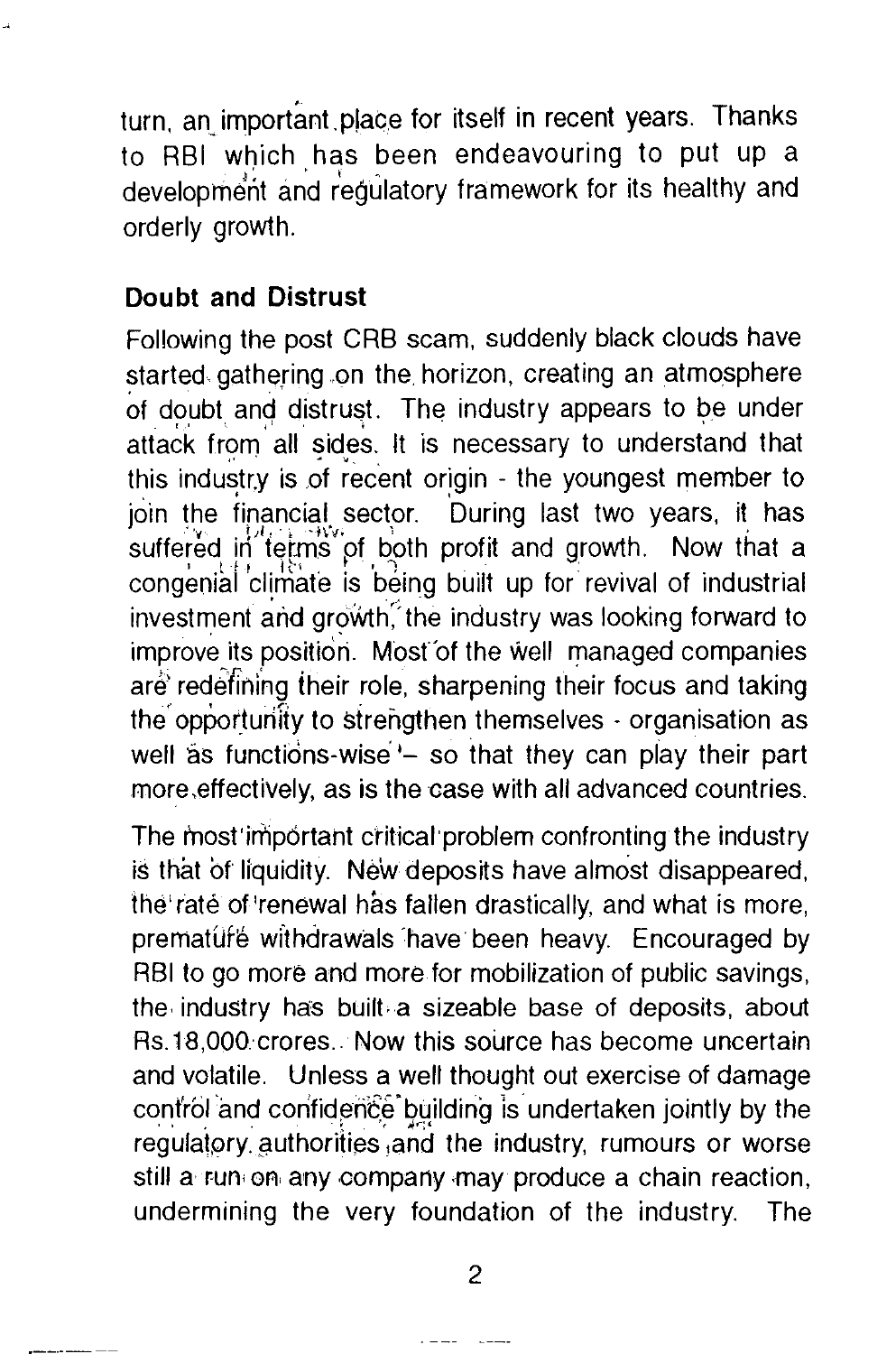problem is further aggravated by banks and financial institutions. Far from coming to their help, they have adopted the negative attitude of wait and watch. Even NBFCs having a very good track record are denied access to further credit already sanctioned.

It is diffficult to understand why a fraud committed by one company should come in the way of the entire industry. A fraud can place in any industry and the financial sector is no exception. Experience of advanced countries teach two things. First, remove the bad egg instantly, lest it could spoil others - the cancerous growth has to be cut out straight away so that it does not come in the way of normal functioning of the overall healthy body. This is aptly demonstrated by Bank of England in the expeditious and efficient handling of the case of Barring Bros. How and why of the case can wait but the normal functioning of the system must go on and need not be disturbed. Second, every such crisis is both a challenge as well as an opportunity. It helps to draw valuable lessons so that the same mistakes are not repeated in future. The surveillance system, as a result, becomes more effective as well as perceptive. It is advisable to remember what Lord Dingham said at the end of his excellent report on the failure of BCCI. "The player", he says. "is always few steps ahead of the regulator." However, with the latest advances in information technology and constant updating of monitoring techniques, it is possible to single out bad players and take timely action against them.

### **Congenial Climate**

A future plan of action requires a series of measures aimed at strengthening the industry and putting it on sound footing.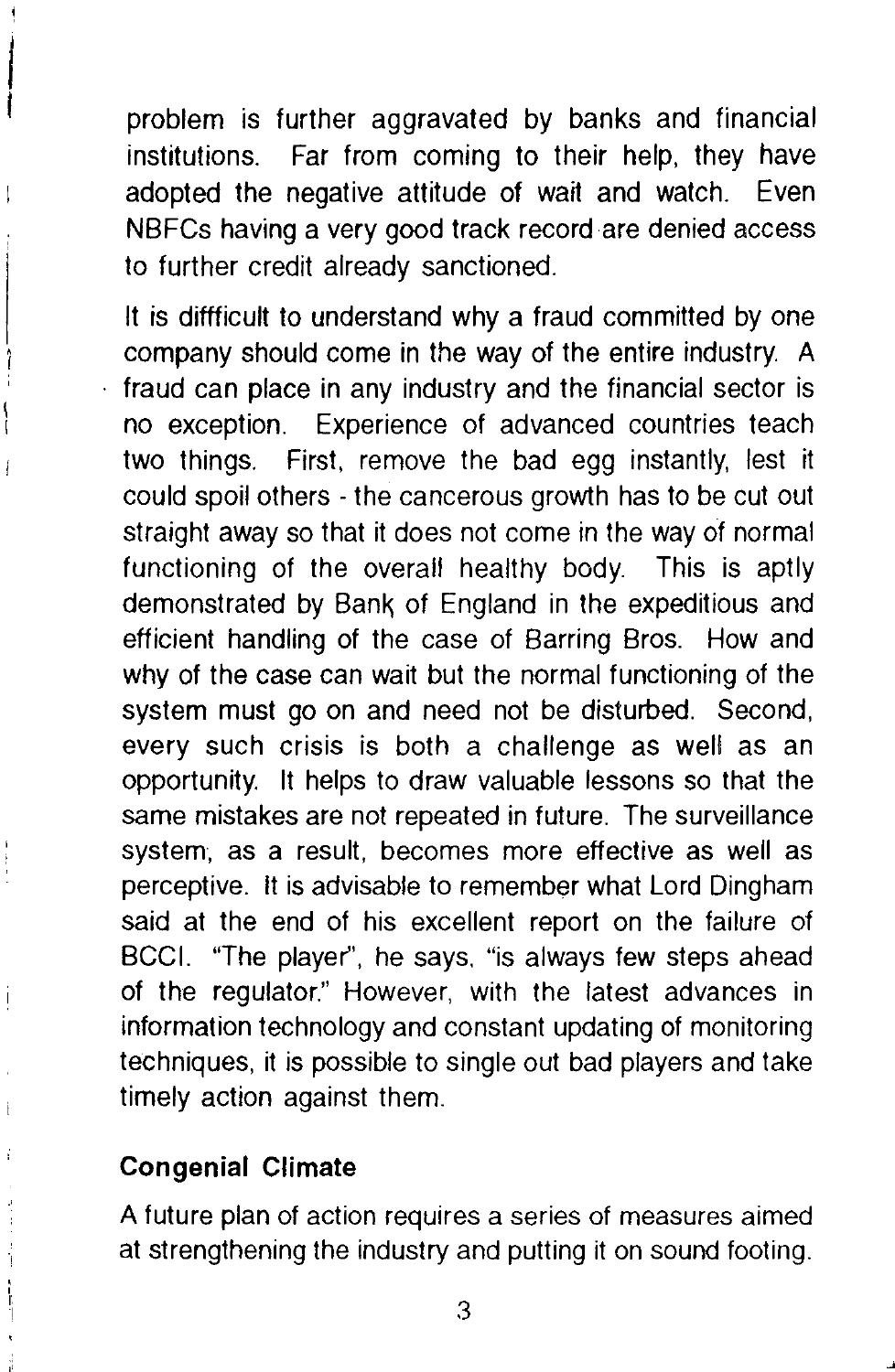To start with, both RBI and the industry should have clear and common understanding of the nature and magnitude of the serious problems confronting the industry. This would then lead to coordinated and timely support so urgently needed at present.

Having accepted its.important place in the financial sector, let its progress be not retarded by unreasonable restrictions. In particular, the process of deregulation started during last four years, should not be halted or put back. This underlines the urgent need for some policy measures along with an effective surveillance (watch dog) system to help create a more congenial and helpful environment.

Following the above logic, RBI should tighten the entry norms. These entry norms should be made transparent, reducing thereby the scope of discretion or discrimination. All NBFCs were required to apply the registration by July 8, 1997. As per the latest amendment of the RBI Act, the threshold limit of the Net Owned Funds (NOF) has been further brought down to Rs.25 lakhs, instead of Rs.50 lakhs prevailing earlier.

Often the number of NBFCs is given at about 41,000. But those which are registered with RBI are just 850, of which those rated are nearly 300 and those certified for accepting deposits without the ceiling on the interest rate and amount to be raised are 180 .• With ;the new NOF criterion of Rs.25 lakhs, it is any one's guess how high the number may go. It is reported that some 36,000 NBFCs have applied before the deadline. All in all, it is generally believed that those which may come up for registration and qualify as eligible may not go beyond 4000 to 5000. But the number is too large to be monitored effectively. Effective surveillance requires a manageable universe, besides experienced and adequately staffed· supervisory authorities.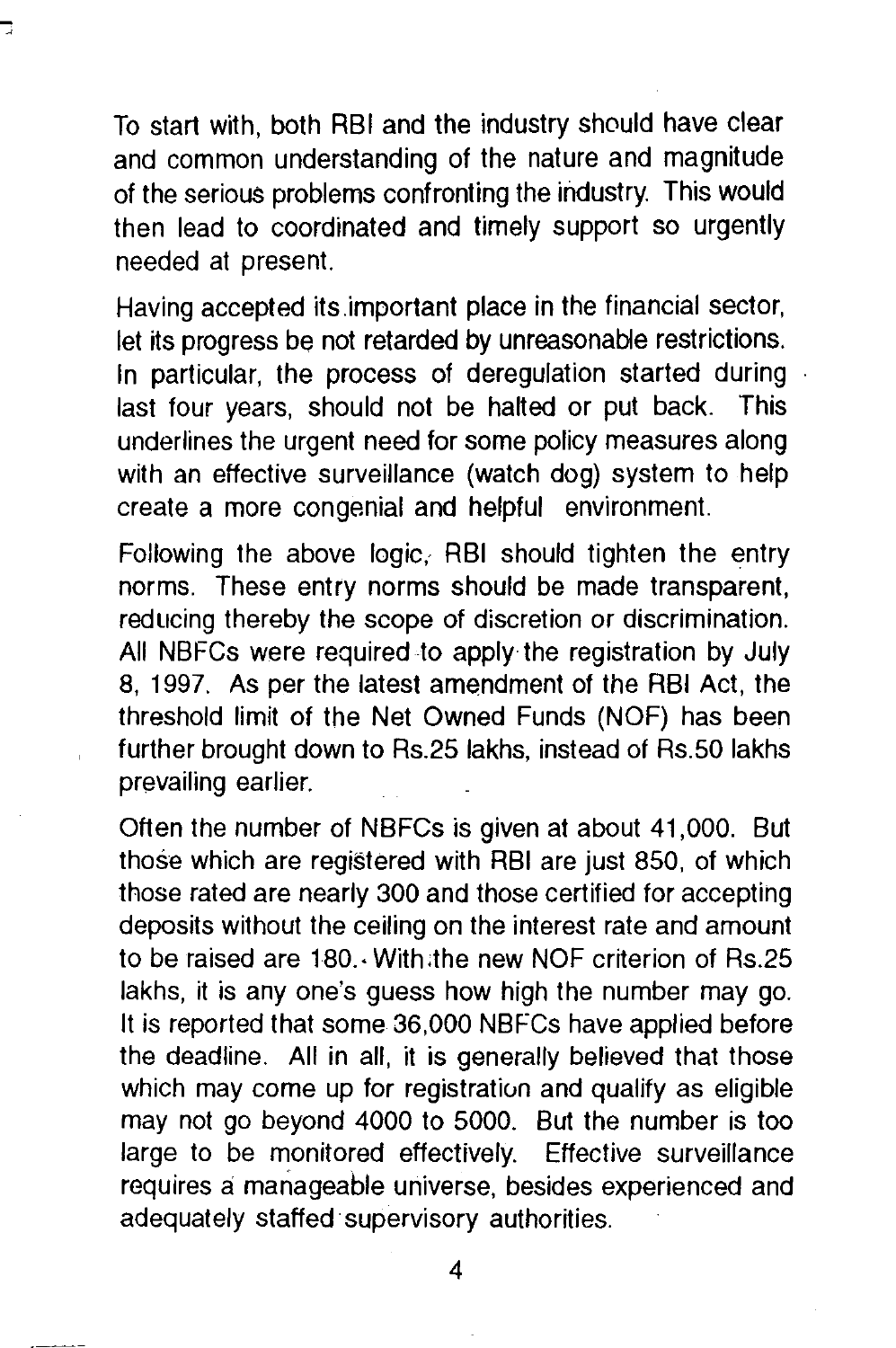## **Viable Limit**

Few suggestions are made for consideration. First, only those finance companies having NOFs of Rs.S crores and above as also having been registered with RBI, rated and observing prudential norms should be allowed to raise public deposits without any ceiling on the interest rates and the amount to be raised. The same limit was required by SEBI for the Category I Merchant Bankers (recently raised to Rs.15 crores) are now stipulated for starting local area banks. This is the least threshhold limit required from the angle of viability too. The company requires the bare minimum infrastructure to service depositors, leverage on its networth 4 to 5 times and build up an asset portfolio, yielding the return which could help service deposits and capital.

Second, companies having net-worth between Rs.1 to 2 crores and below Rs.5 crores should be given three years to decide whether they would prefer to join the upper league or opt out from accepting public deposits. lr. the interim period, RBI can prescribe, as before, ceilings on the interest rate that can be offered on such deposits as also on the amount to be raised related to the networth. It goes without saying that all companies raising public deposits should submit to the rating system compulsorily and that their performance should be under an effective surveillance system of the regulatory authorities.

Third, finance companies having networth below Rs.1 to 2 crores (as may be prescribed) must not be allowed to raise public deposits. It may be useful to have a re-look at the Money Lenders Act of different states and a Model Bill could be prepared, expanding the scope to include such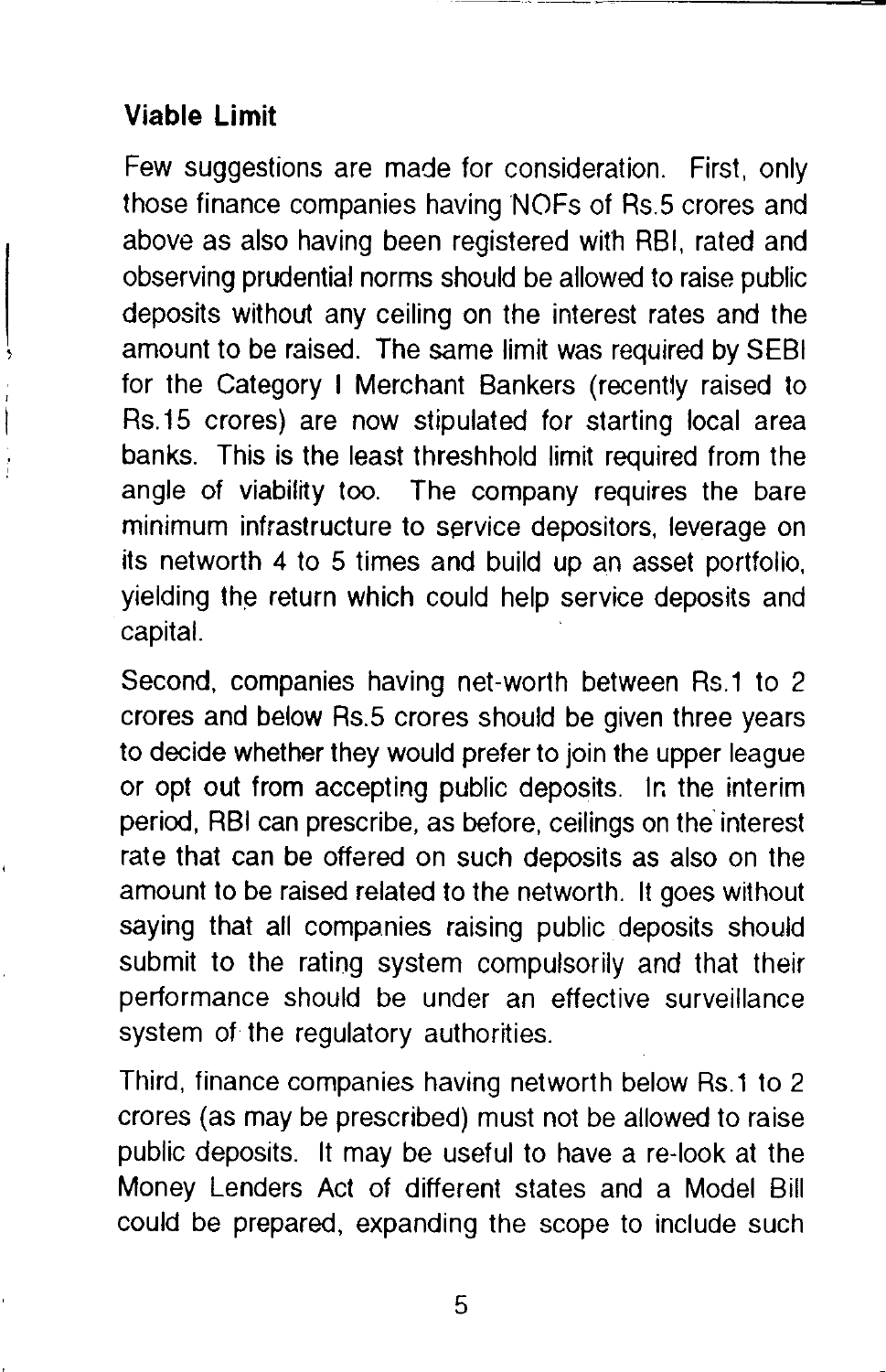companies and other indegenous banking entities. This should be brought under the jurisdiction of the state authorities as is the case with Money Lenders, Chit funds and Nidhis. Such companies would rely basically on their own funds, borrowing occasionally for balancing purposes, as has been the long established practice with money lenders.

#### **Proliferation no Panacea**

A joint publicity campaign should be launched to educate the public of risks involved in placing deposits with such bodies Which are not recognised. Even after that if they go for such placement, ·RBI or the state authorities need not be blamed. As·'a matter of fact, the country is not short of financial intermediaries right upto the village level in the form of branches of commercial, cooperative and regional rural banks as well as cooperative societies. On top of it, local area banks are also being established. It is better to manage and superyise them well and effectively, instead of further proliferation.

Fourth, no other body incorporate (other than covered under the Companies Act) can raise public deposits for purposes like plantations, holiday resorts or housing without express approval of RBI which should work out guidelines to approve and monitor such deposits.

Fifth, there is yet another set of finance companies categorised as Loan and Investment Companies. There was a debate earlier that such companies should be brought under the purview of the Companies Act as they do not do any financial intermediation, - they do not accept public deposits, do not bortow from banks or institutions nor lend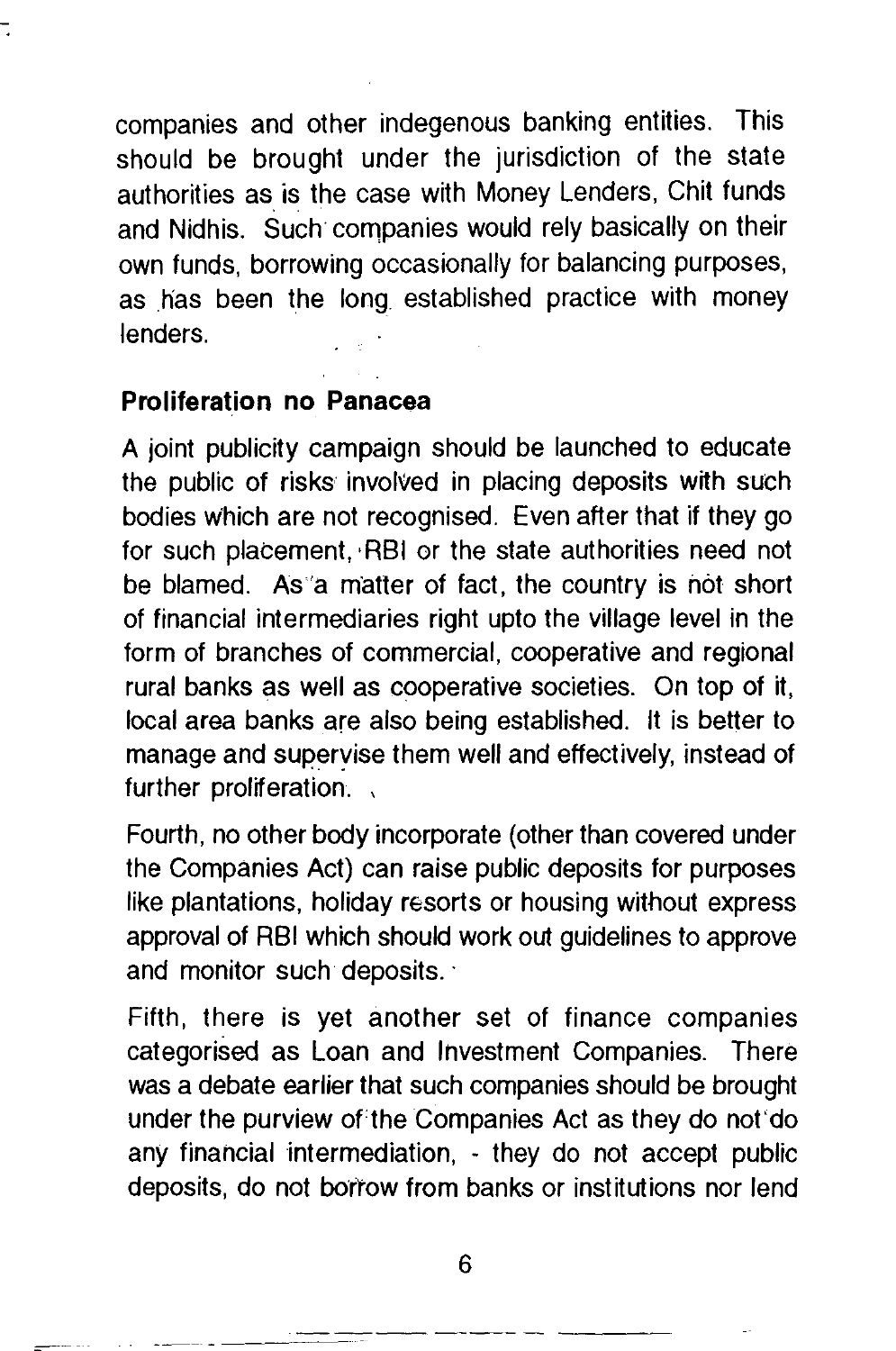or invest outside the group. Every business house has such companies - the number varies - some are functional, some are on paper. If such companies which. are not doing any financial intermediation are weeded out, the overall number may come down substantially.

#### **Surveillance System**

Under the Chairmanship of Shri P.R. Khanna, an eminent Chartered Accountant from New Delhi and a. Member of the Advisory Council to the Board for Financial Supervision, an Expert group was appointed by RBI for designing a supervisory framework for NBFCs. In its Heport submitted in April, 1996, the Group has worked out a very useful scheme of recommendations which can become a basis for formulating its policies in regard to exercising effective supervision over NBFCs. The Group had three equally eminent members from the NBFC industry also. Now that the report is more than a year old and the industry, having discussed and debated, largely endorsed the scheme of recommendations, RBI should urgently operationalise it. The pace of implementation can be accelerated and made smooth, if the Department of Supervision constitutes a small steering group- not exceeding six members of which two are from the industry and two from the accountancy profession. Their job should be to give effect to the scheme of recommendations within a period of three months, a few measures requiring somewhat longer time should be completed within six months. Already, RBI has done considerable work and sought the help of Institute of Chartered Accountants of India (ICAI) for suggesting new formats of balance sheet and profit and loss account, devising a format of report by statutory auditors on the

7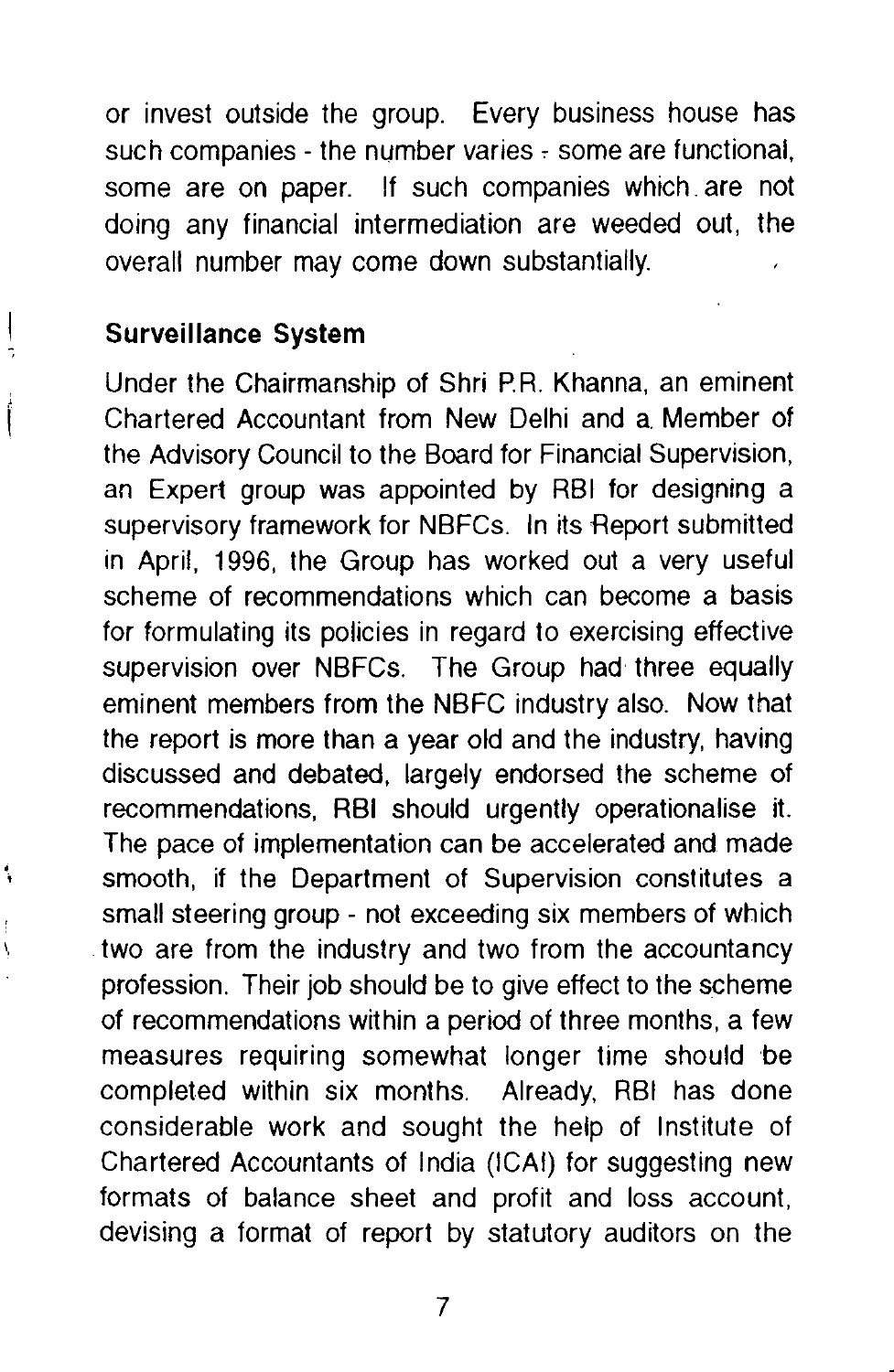pattern of the long form audit reports in the case of banks and further refining the implementation of prudential norms. A well planned and purposive surveillance system would go a long way in restoring health to the industry and creating confidence among both the authorities as well as the public at large.

Deposit Insurance is one of the important means of safeguarding depositors' interest. Some advanced countries like the UK and the USA have extended insurance cover to NBFC .deposits. The question was examined in 1992 by the Working Group"on Financial Companies but the time was not considered ripe. The Group wanted its Scheme of recommendations implemented first, particularly those concerning the asset management side. Now that four years are over of the racceptance of the report and that NBFCs have grown and diversified substantially, it is time the scheme of deposit· insurance took some shape. It is learnt that RBI has done considerable work on the subject and the NBFC industry has accepted without any reservation the idea of:such a scheme. Association of Leasing and Financial Services (ALFS)has also constituted a small technical group· to prepare a broad scheme for consideration of RBI: Let both join hands and come out with a scheme more or less on the lines applicable to commercial banks.  $\cdot$  The problem is undoubtedly complex in view:of the number and·a variety of companies to be covered, an appropriate agency to implement the scheme as well as the system of costing and pricing to be adopted.

#### **Public Confidence**

Rating agencies have an important role to play in creating confidence among investors - individual or institutional. The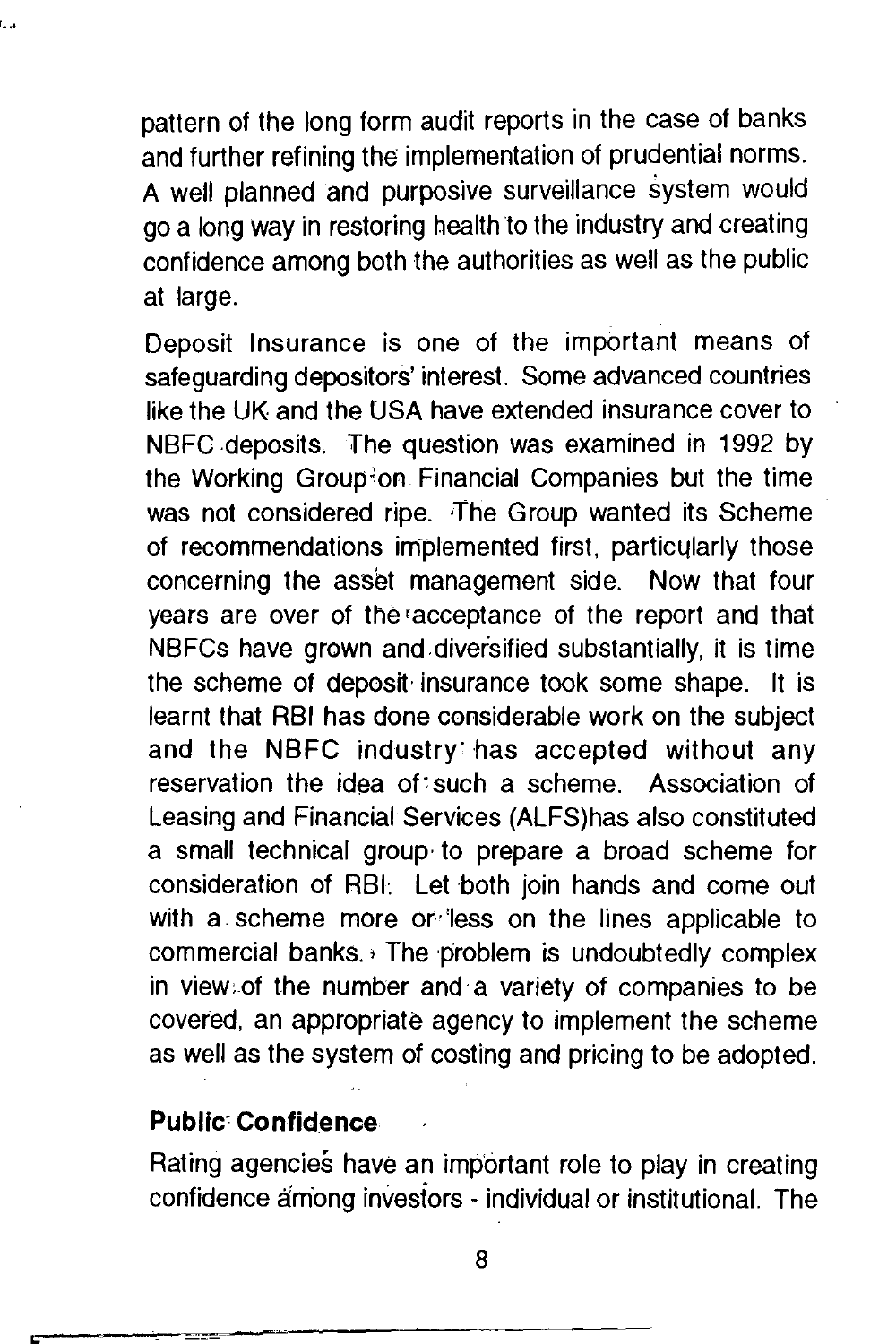public is becoming increasingly aware how useful is the rating system to safeguard their hard earned savings. Banks and financial institutions also require rating before sanctioning credit facilities. Further, it is required for raising medium or longterm funds by way of Non Convertible Debentures (NCDs). There is a move to cover NCDs with a tenure of less than 18 months also. Since compulsory rating for finance companies has been in force only during last few years, both rating agencies and the industry would have evolved definite norms of evaluation. There should be a tripartite meeting among rating agencies, RBI and the industry to understand and appreciate the modus operendi of evaluation - basic factors taken into account and the weightage given to each of them. Such an understanding will help all concerned. This will in no way interfere with the freedom of each agency as regards analysis, interpretation and reporting. Such a meeting could be usefully arranged every year.

Banks and financial institutions can also help creating public confidence. Like any other borrowers, NBFCs are also subjected to strict scrutiny while appraising and sanctioning their credit proposals. Also applicable are other aspects of credit discipline such as periodical submission of the prescribed information inspection and annual reviews. If thought necessary, RBI can help evolve a common approach to.the extention and monitoring of credit to NBFCs. Such studies have been made earlier by RBI to meet the credit needs of specific industries.

Being the youngest member of the financial sector family and yet to acquire its roots firmly, RBI may consider helping it in the area of training at its two premier institutions,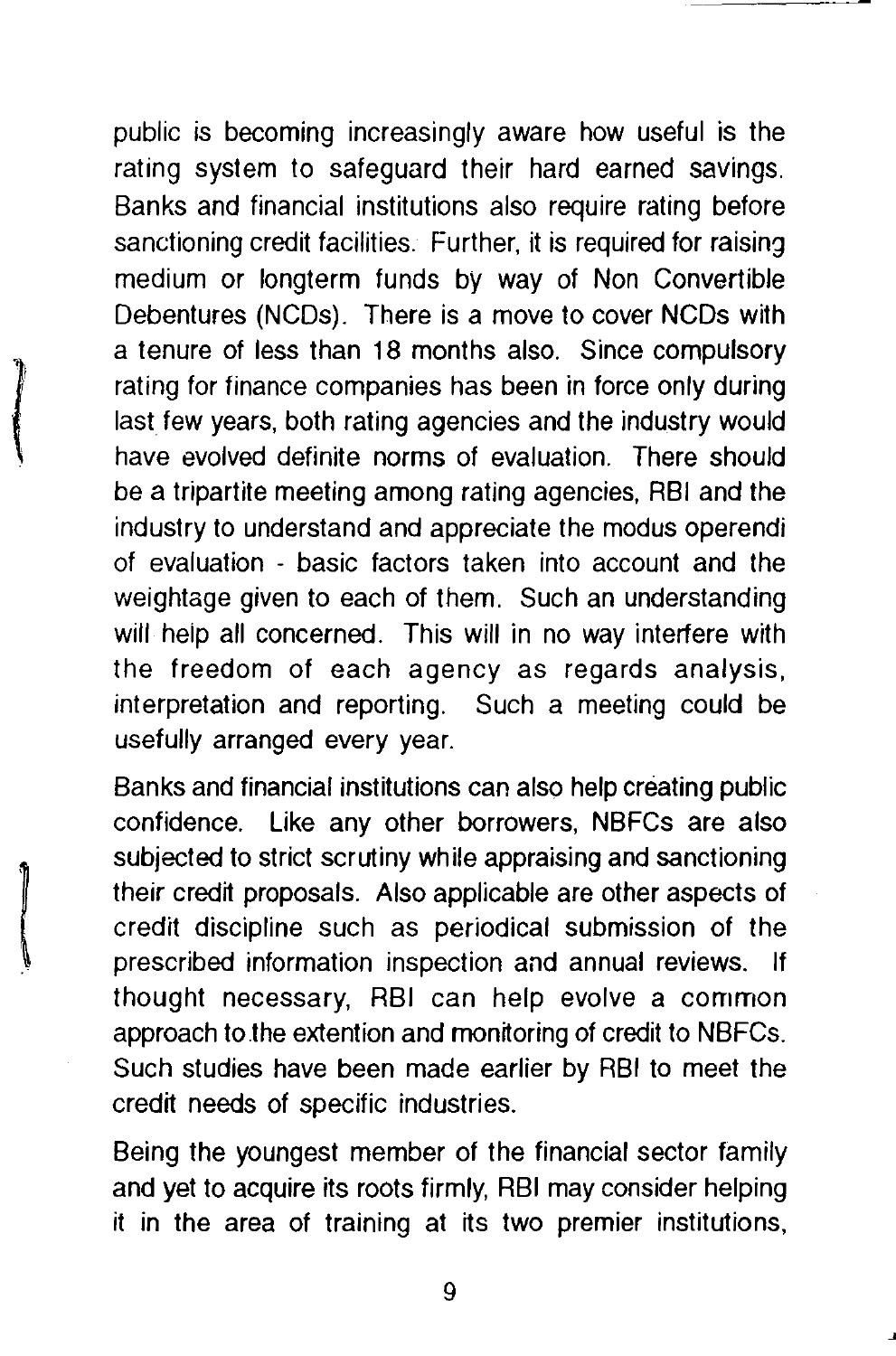Bankers Training College (BTC) and National Institute of Bank Management. Upgrading constantly the skills of the people working in this industry is very crucial. Both these institutions can design appropriate courses for different levels. of staff and offer them on the cost plus basis. Training is an essential part of the process of maturity. The NBFC industry is yet to acquire strength and status for starting such facilities on its own.

The RBI" Working Group (1992) favoured providing standby refinance facilities'to registered NBFCs to meet their temporary needs for funds. RBI may prescribe suitable eligibility conditions for such borrowings. Stand-by refinance may be provided by RBI against 'government and other approved securities. RBI 'has recently announced the increase in the Statutory Liquidity Ratio (SLR) in two stages, 15 per cent from 10 per cent at present - 12.5 per cent from January 1998 and 15 per cent from April 1998. To start with, RBI can make use of the amount coming from the increased SLR.. At present 10 per cent SLR is to be maintained unencumbered with the public sector banks. It is necessary to examine the issue of the refinance window and the manner in which SLR should be maintained.

#### **Development Role**

RBI has a unique and distinguished record of playing the dual role of regulation and development. It is at its instance that a fairly diversified and developed institutional infrastructure has emerged in the area providing finance for industry, agriculture and exports. Regulation has undoubtedly followed development. The NBFC industry being nascent and widespread, needs careful nursing for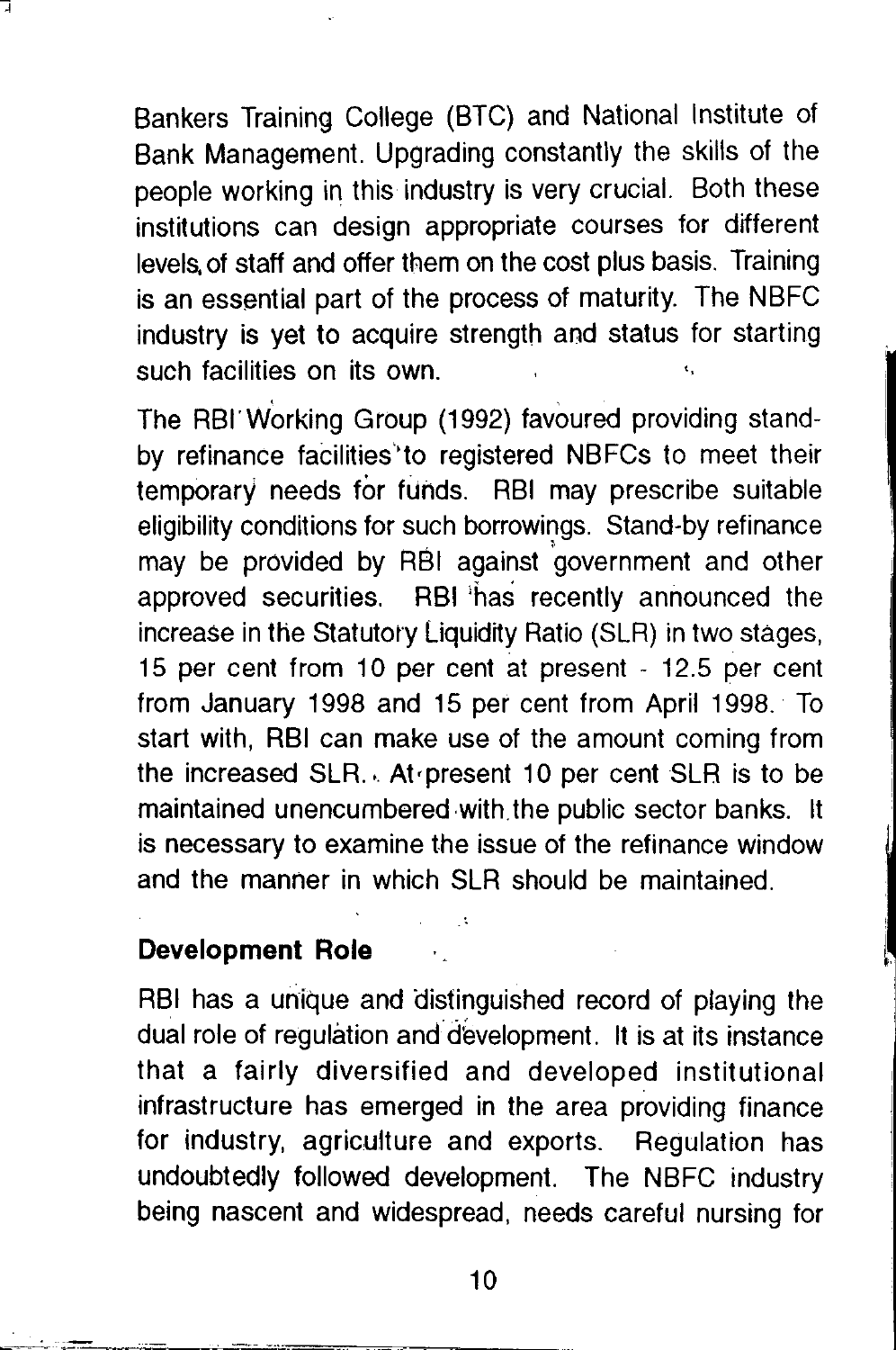some time to come. The process of mergers and acquisitions has to be encouraged, as was done for commercial banking in fifties when a large number of nonscheduled banks merged with other banks and a recognisable structure of banking emerged. Having recognised the role of NBFCs in the overall financial sector, RBI should ensure that they grow in an orderly and healthy manner.

To this end, there should be periodical structured dialogues between industry leaders and RBI to take stock of emerging issues and give direction to its future role and shape. Well planned cooperative endeavours would go a long way in achieving the desired goals.

The industry is gripped with the fear that the pendulum may swing in the direction of more and more controls. Already there are speculations as regards higher capital adequacy further step up in SLR, a dual rating system, and adding one more tier to audit by CA firms, besides having statutory audit, internal audit and RBI inspector. While it is a prerogative of RBI to come out with measures it deems necessary, it should avoid a piece-meal approach and not give an impression that such measures arise out of reactions. Let the viewpoint of the industry be heard before taking important measures, as is being done with the banking industry.

The onus is all the more on the NBFC industry to put its house in order and behave as responsible corporate citizens. One of the key recommendations of the Working Group (1992) is the promotion of industry-wide Self Regulatory Organisation (SRO). It should facilitate interaction between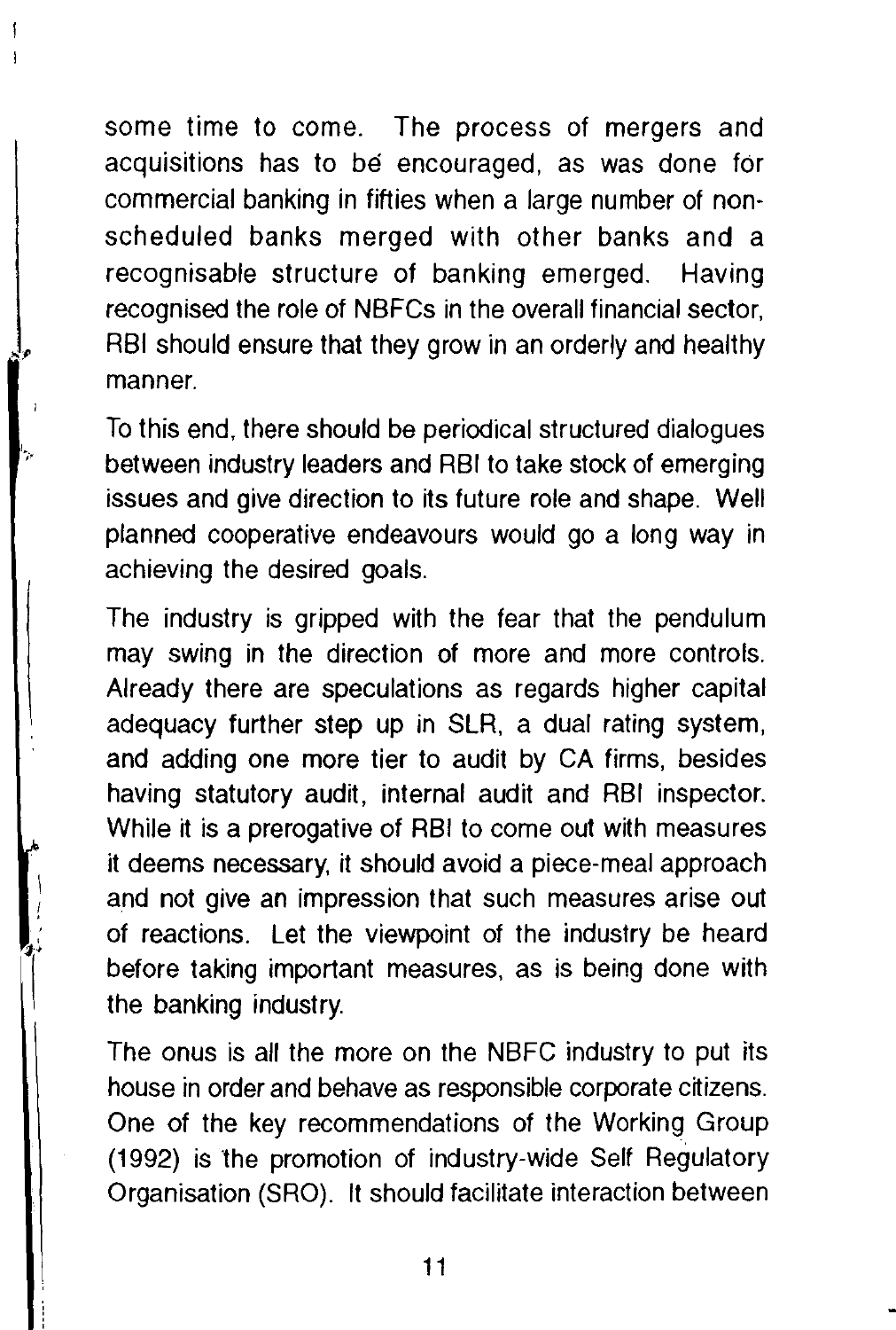the regulators and the regulated bodies. All registered NBFCs must compulsorily become its members. While everyone accepts the pressing need for SRO, somehow it has failed to take off. There is a feeling of dissatisfaction in official circles that the industry, even after four years, has not taken advantage of an important forum available to it. The industry should prove its bona fides by expeditiously establishing the industry-wide SRO.

#### **Code of Conduct**

A big agenda awaits the formation of SRO. To start with SRO should draw up a common code of conduct, binding on all members. This is necessary to inculcate the required discipline among its members. The foundation of any financial institution is faith of the people who patronise it. This underlines the need for higher ethical standards compared to other, businesses. Violation of the code of conduct should. meet with disciplinary actions, including expulsion from membership. Second, SRO should have a federal structure, having a chapter in each state. It is this organisation that would represent the industry interests at all fora - governmental or non-governmental.

Under the auspices of SRO, certain common services for the industry should be established. The industry needs to build up a common pool of credit information. This agency can also make organised arrangements for such information on a sharing basis with commercial banks and financial institutions. The experience shows that the same party borrows from more than one company and also defaults with all of them. It is absolutely necessary to know the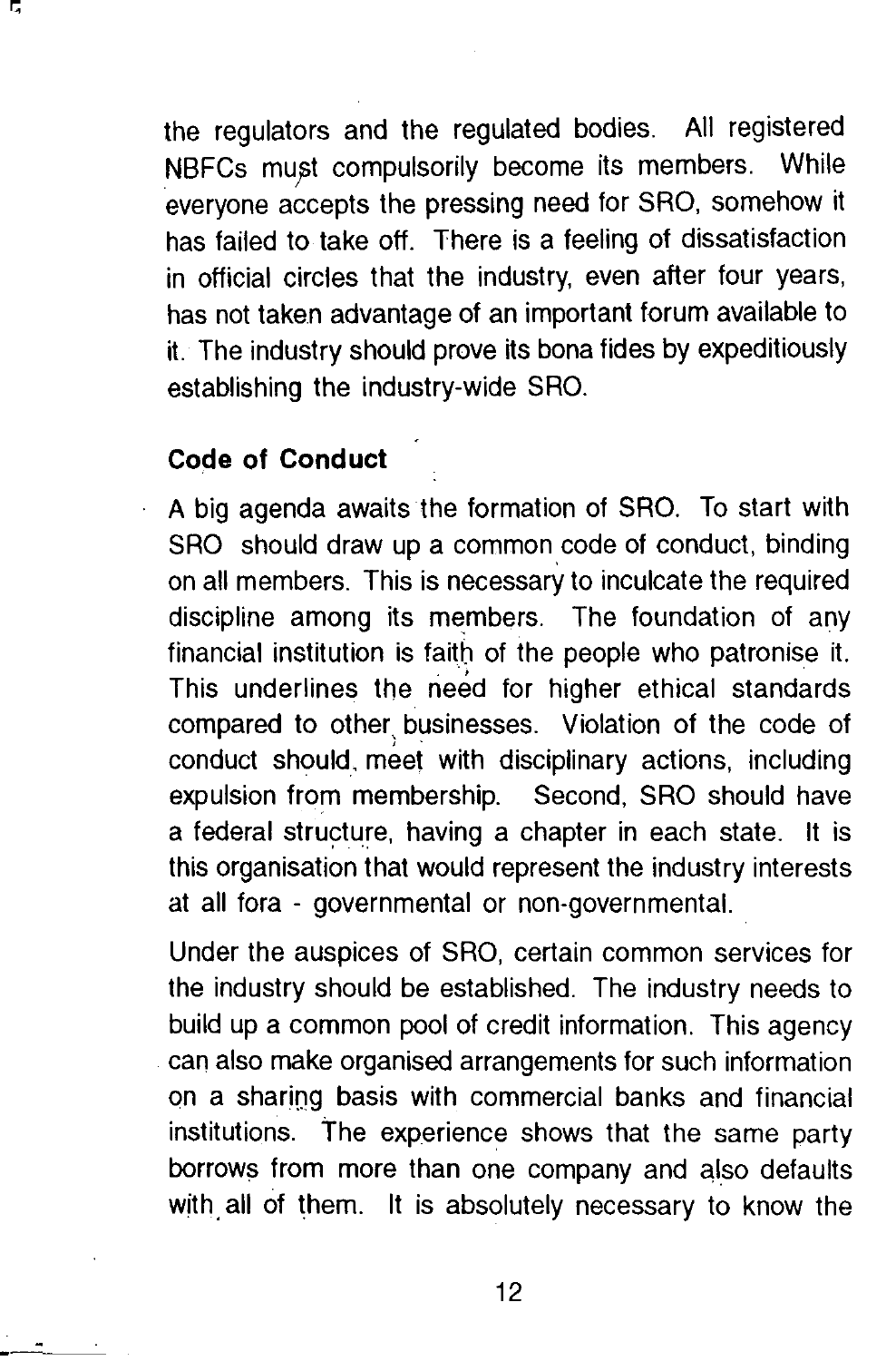credit history of individual clients for assessing creditworthiness. Equally pressing is the need to have a common registry for recording charges created on leased assets. This can enable the prospective lender to make a quick search.

Being a nascent industry, it should evolve common systems and procedures, particularly relating to appraisal, follow-up and documentation in the credit area. The consortium approach for big ticket leasing and the emergence of opportunities in infrastructure financing will require a common approach for risk-sharing. This involves considerable spadework which may have to be broken up into specific task forces, and drawing heavily on the systems of banking.

SRO should also emerge as a focal point and a coordinating agency in the vital areas of training and research. This is a skill based industry. Getting the right type of staff and continuous upgrading their skills is a major problem with the industry. A reference to this aspect is made earlier, but the urgency of this task has to be further underlined. It should also be noted that training is required at all levels, particularly at the senior level. It is equally necessary to conduct well-defined problem (existing or perceived) studies of the industry to provide guidance and advice for policymaking. Again, in view of the shortage of skills, it is advisable to evolve some common approach as regards 'job hopping' and the compensation package the industry can offer. Likewise, with the adoption of standard accounting norms, common formats for the balance sheet and profit and loss accounts and the reporting system, the industry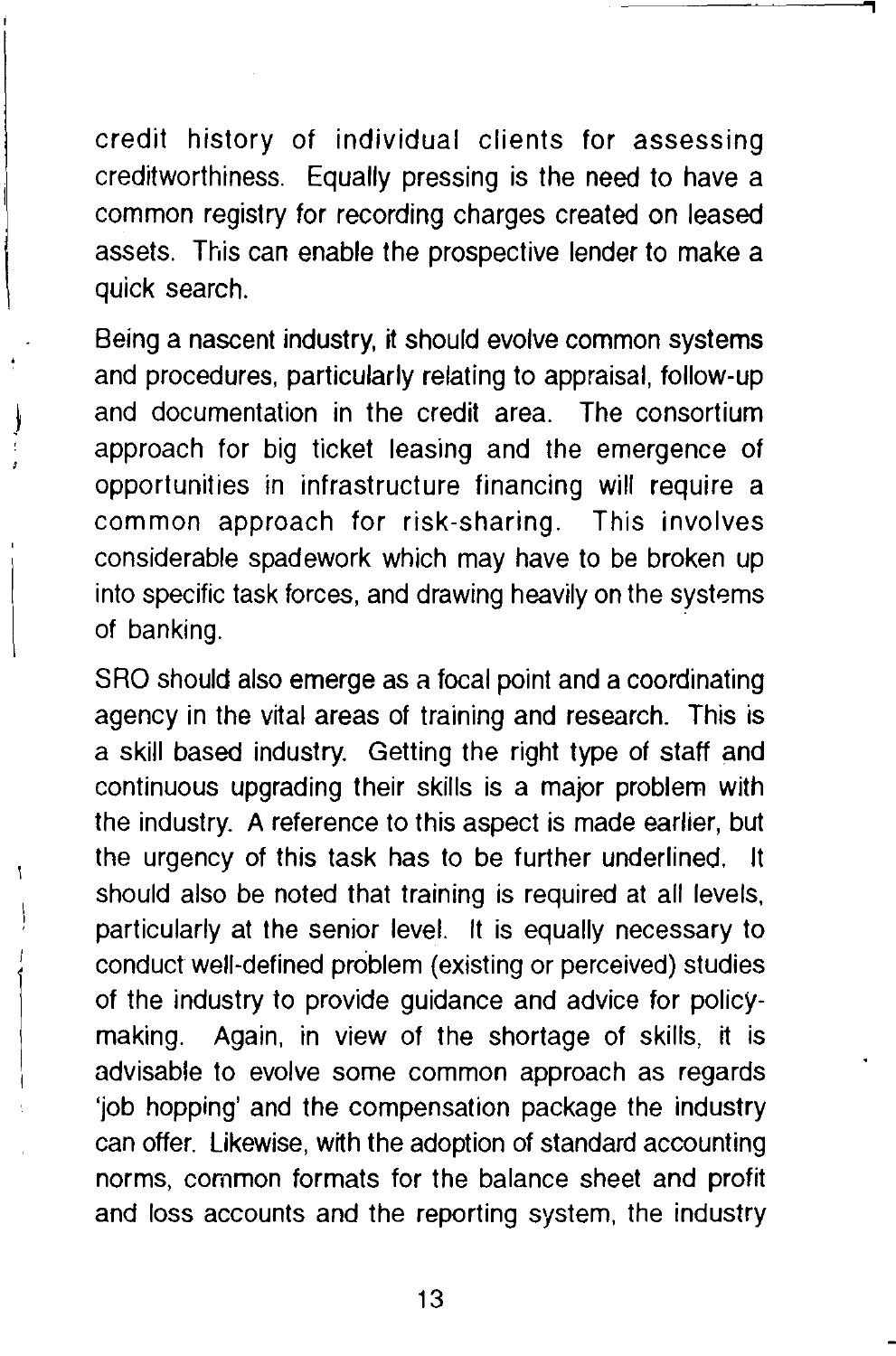should go for standard software development. saving thereby efforts and money by individual units.

Banks (and not so much financial institutions) look upon NBFCs as their competitors in terms of both deposit mobilisation and credit expansion. This is one of the main reasons why almost every bank would like to do themselves what NBFCs have been doing. Further, it is for the same reason that there is a kind of bias against NBFCs in terms of availability and cost of credit. It is the NBFC industry that should take the .initiative in correcting the perception.

Infact, there is ample evidence in theory and practice that non-banking financial intermediaries are really complementary and not competitive to the banking system. By strengthening the financial system in filling up gaps in the demand for credit as well as mobilising further savings of the community, NBFCs play a supportive role to banks and other financial institutions. The proposed SRO and Indian Banks Association (IBA) can have periodical (preferably every quarter) inter-action on the basis of well planned common agenda.

The NBFC industry . has never projected its image to the public - not told its story as to what they are and what they do. A systematic campaign to project its image is absolutely necessary at this stage. Equally important and related to this is Investors' Education. They should be told clearly what are eligibility criteria for accepting deposits, what are the minimum terms and conditions they should look for as well as what are the risks attached and how they should avoid or minimise them. SRO can also establish the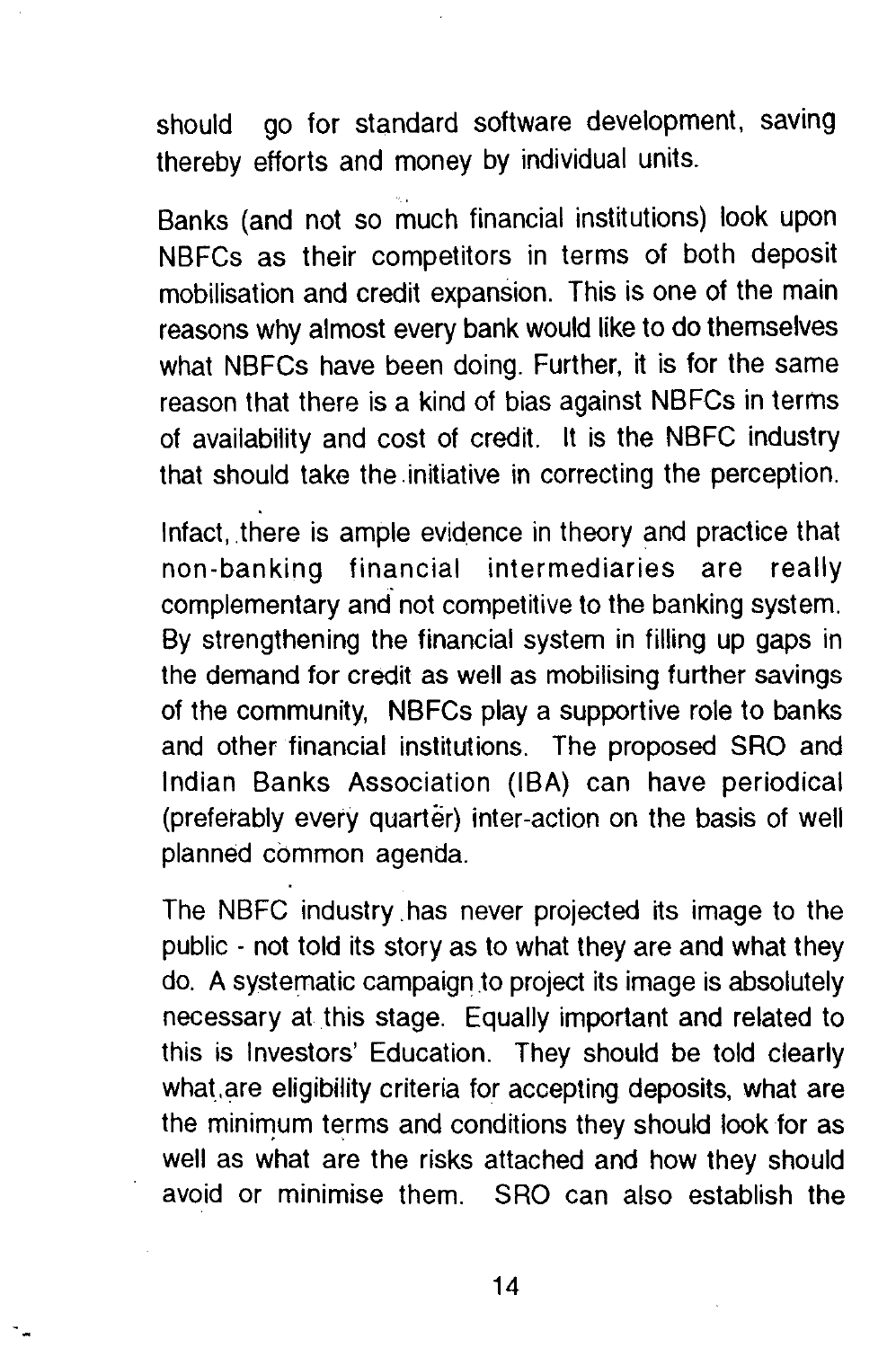industry-wide Grievance Cell and take up issues with individual units for speedy redressal.

A great deal of responsibility lies on bigger companies and players to set examples for others in the industry. Assuming that the proposed SRO becomes a reality shortly, it will take quite some time to build up its infrastructure, organization and a network of relationship. Faced with the challenge of survival as a result of falling profit margins and the liquidity squeeze as also sandwiched between the similar-outfits of banks and financial institutions on the one hand and the entry of international finance companies either on their own or jointly with Indian partners - on the other, major players are already in search of their identity - what they should do and how they should pursue healthy and profitable growth in the near future. Four things are considered of critical importance, viz., size, resources, skills and technology. The industry is undergoing transformation, both structurally and functionally. As a result of this process and the likely mergers and acquisitions, the industry is gradually taking shape. It would look very different in the next 5 to 10 years. As against taking up multiple functions as at present, many of them will go for specialised functions where they consider they have special strengths and advantages. In order to have the advantage as well as strategic alliances will be very common. As a result, only a small number of dominant players would remain in the market, each having same sort of satellites around it, discharging specific functions.

Viewing the growth problems from a wider perspective, one could do no better than conclude with the apt and perceptive observations of the RBI Governor, Dr. C. Rangarajan :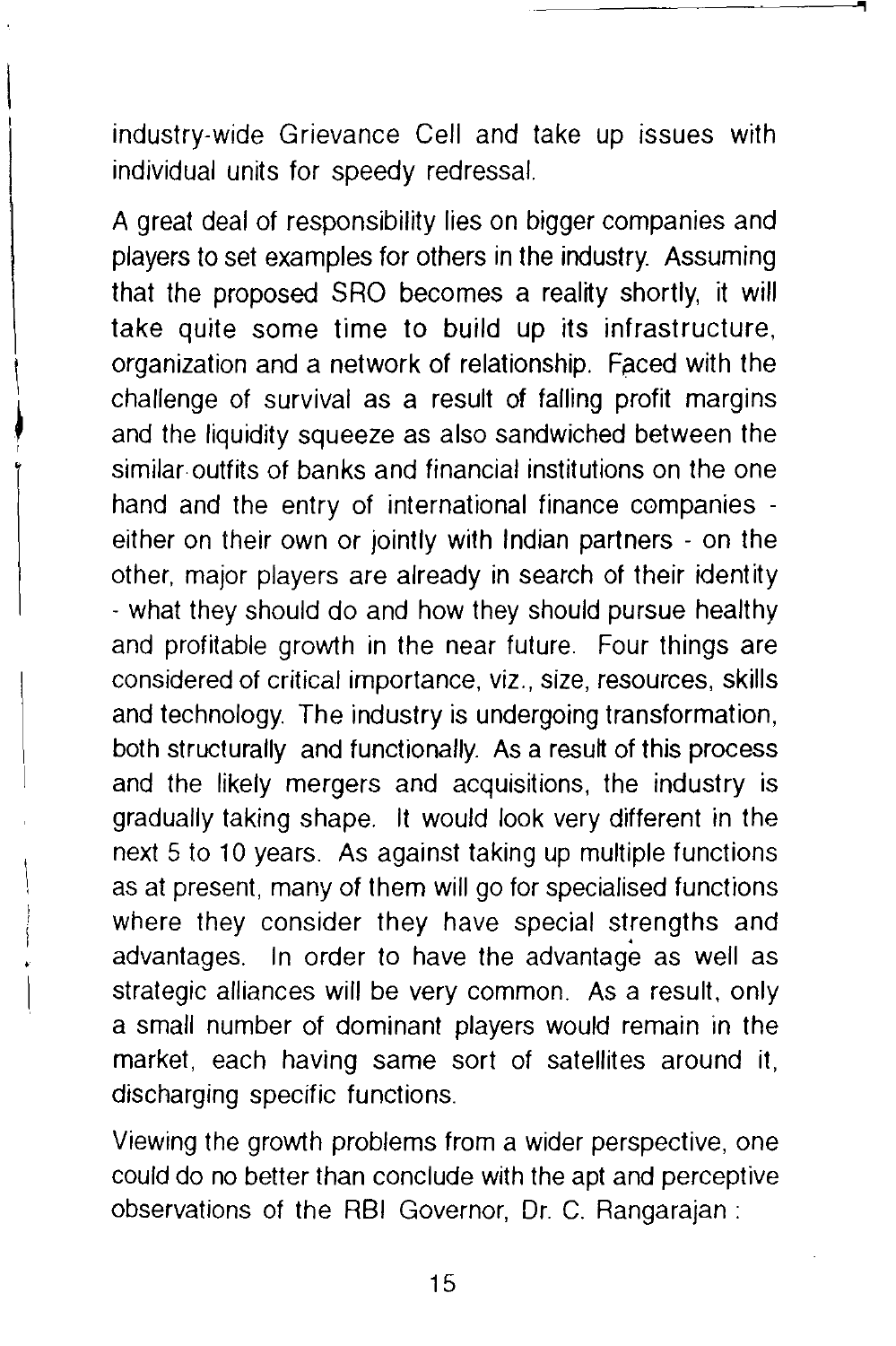"The main task before NBFCs is to continue to play an expanded role so as to accelerate the pace of growth of the financial market, including the capital markets, offering competition and providing wider choice to investors. Most of the NBFCs work on the principle of providing a good return to savings while reduce the risk through diversification. The success of these institutions and its impact on the economy, however, ultimately depends entirely upon management capabilities, observance of financial discipline and effective deployment of funds"

The views expressed in this booklet are not necessarily those of the Forum of Free Enterprise.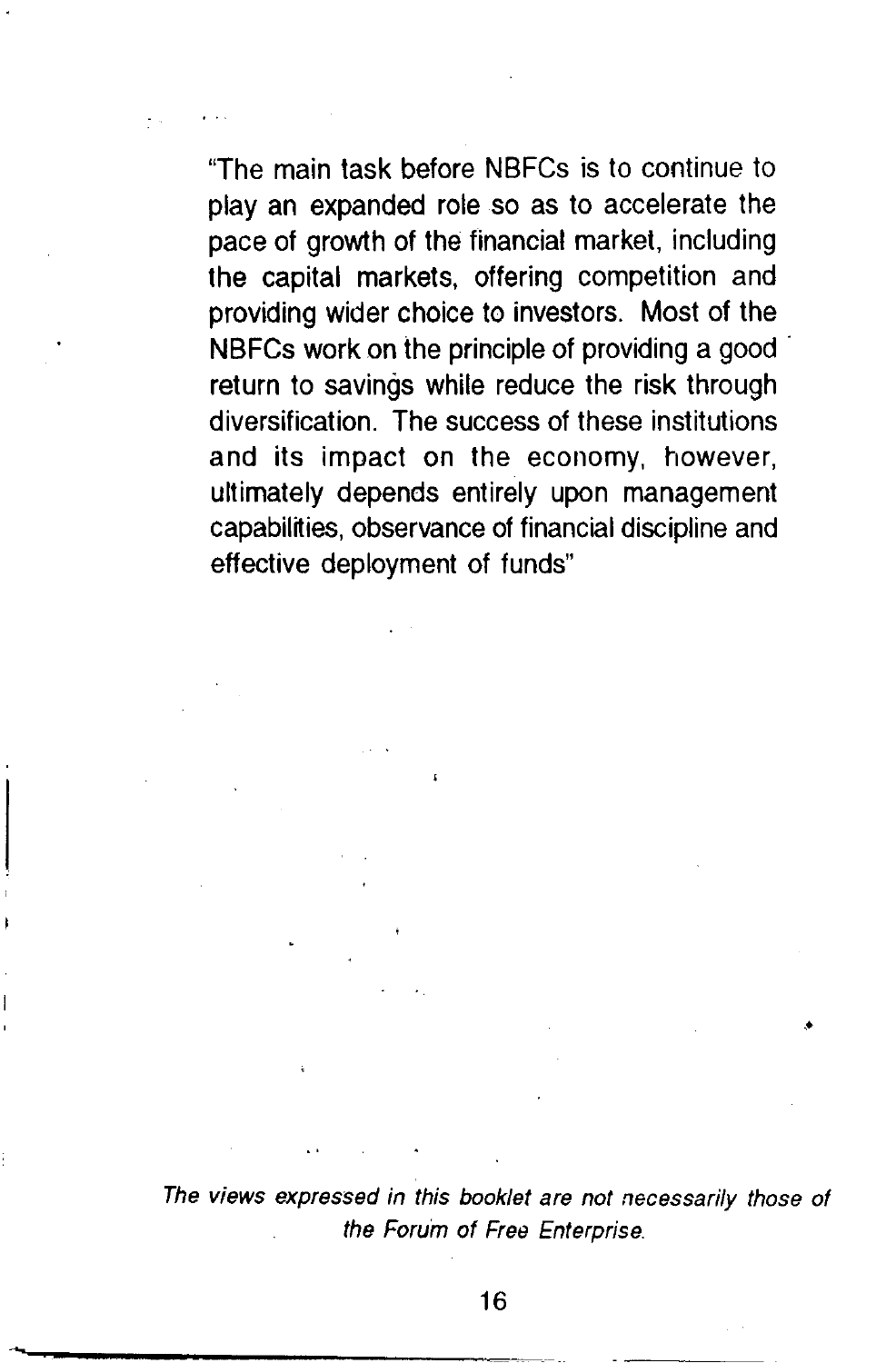'People must come to accept private enterprise not as a necessary evil, but as an affirmative good".

- **Eugene Black**